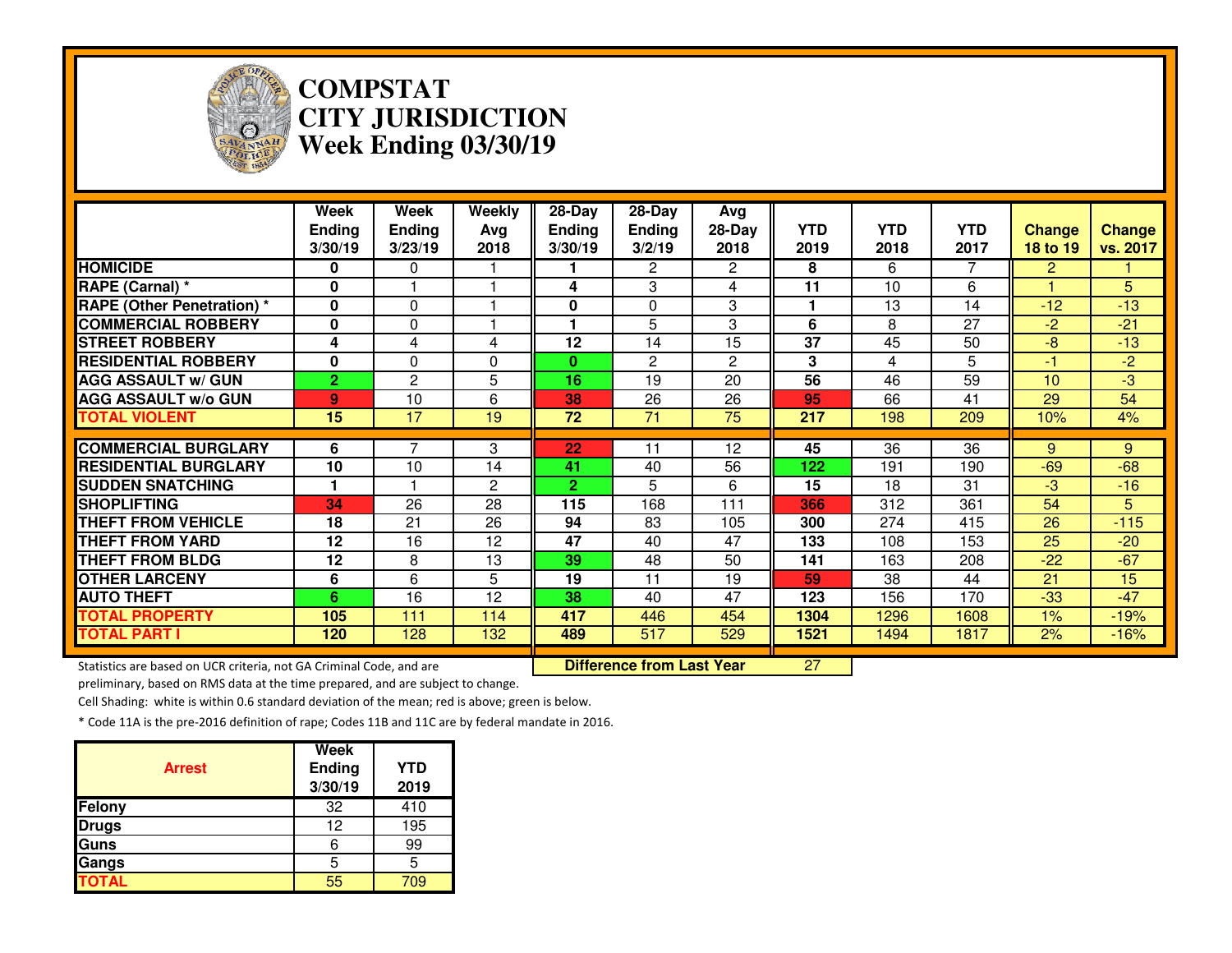

## **COMPSTATNORTH PRECINCTWeek Ending 03/30/19**

**PRECINCT COMMANDER:**

**CAPT. CARY HILL**



|                                                                     | Week           | Week           | Weekly         | 28-Day         | 28-Day                           | Avg          |                |                 |                 |                         |                |
|---------------------------------------------------------------------|----------------|----------------|----------------|----------------|----------------------------------|--------------|----------------|-----------------|-----------------|-------------------------|----------------|
|                                                                     | <b>Ending</b>  | <b>Ending</b>  | Avg            | <b>Ending</b>  | <b>Ending</b>                    | $28-Day$     | <b>YTD</b>     | <b>YTD</b>      | <b>YTD</b>      | <b>Change</b>           | <b>Change</b>  |
|                                                                     | 3/30/19        | 3/23/19        | 2018           | 3/30/19        | 3/2/19                           | 2018         | 2019           | 2018            | 2017            | 18 to 19                | vs. 2017       |
| <b>HOMICIDE</b>                                                     | 0              | 0              | $\Omega$       |                | $\Omega$                         | 0            | $\overline{2}$ |                 | 3               |                         | -1             |
| RAPE (Carnal) *                                                     | $\mathbf{0}$   | 0              | $\mathbf{0}$   | $\overline{2}$ | $\overline{c}$                   |              | 4              |                 | 3               | 3                       |                |
| <b>RAPE (Other Penetration)</b> *                                   | $\bf{0}$       | $\Omega$       | $\Omega$       | $\mathbf{0}$   | $\Omega$                         | 0            | $\bf{0}$       | $\overline{c}$  | $\overline{c}$  | $-2$                    | $-2$           |
| <b>COMMERCIAL ROBBERY</b>                                           | $\mathbf 0$    | 0              | $\Omega$       | 0              |                                  | 0            | 1              | $\overline{2}$  | 3               | $\overline{\mathbf{1}}$ | $-2$           |
| <b>STREET ROBBERY</b>                                               | 3              | $\overline{c}$ |                | $\overline{7}$ | $\overline{2}$                   | 5            | 12             | 23              | 23              | $-11$                   | $-11$          |
| <b>RESIDENTIAL ROBBERY</b>                                          | 0              | 0              | 0              | 0              |                                  | 0            | $\mathbf 0$    | $\overline{2}$  |                 | $-2$                    | $-1$           |
| <b>AGG ASSAULT w/ GUN</b>                                           | $\mathbf{0}$   | 0              |                | 4              | $\overline{7}$                   | 5            | 9              | $\overline{12}$ | $\overline{16}$ | $-3$                    | $-7$           |
| <b>AGG ASSAULT w/o GUN</b>                                          | $\mathbf{2}$   |                | $\overline{c}$ | 8              | 9                                | 8            | 27             | 21              | 13              | 6                       | 14             |
| <b>TOTAL VIOLENT</b>                                                | 5 <sup>5</sup> | 3              | 5              | 22             | 22                               | 20           | 55             | 64              | 64              | $-14%$                  | $-14%$         |
| <b>COMMERCIAL BURGLARY</b>                                          |                |                |                | 4              | $\overline{2}$                   | 3            | 11             | 6               | 12              | 5.                      | -1             |
| <b>RESIDENTIAL BURGLARY</b>                                         |                |                |                | $\mathbf{2}$   | 14                               | 6            | 12             | 21              | 20              | -9                      | $-8$           |
| <b>SUDDEN SNATCHING</b>                                             | $\bf{0}$       |                |                |                |                                  | $\mathbf{2}$ | 5              | 9               | 17              | $-4$                    | $-12$          |
| <b>SHOPLIFTING</b>                                                  |                | 3              | 4              | 11             | 20                               | 18           | 44             | 66              | 51              | $-22$                   | $-7$           |
| <b>THEFT FROM VEHICLE</b>                                           | 4              | 6              | 6              | 21             | 11                               | 23           | 64             | 48              | 113             | 16                      | $-49$          |
| <b>THEFT FROM YARD</b>                                              | $\mathbf{2}$   | 3              | 3              | 11             | 13                               | 13           | 38             | 29              | 59              | 9                       | $-21$          |
| <b>THEFT FROM BLDG</b>                                              |                | 0              | 3              | 5.             | 9                                | 14           | 29             | 49              | 76              | $-20$                   | $-47$          |
| <b>OTHER LARCENY</b>                                                |                |                |                | 3              | 3                                | 6            | 14             | 8               | 10              | 6                       | $\overline{4}$ |
| <b>AUTO THEFT</b>                                                   |                | 6              | 3              | 8              | $\overline{7}$                   | 10           | 20             | 18              | 48              | $\overline{2}$          | $-28$          |
| <b>TOTAL PROPERTY</b>                                               | 12             | 22             | 23             | 66             | 80                               | 94           | 237            | 254             | 406             | $-7%$                   | $-42%$         |
| <b>TOTAL PART I</b>                                                 | 17             | 25             | 28             | 88             | 102                              | 114          | 292            | 318             | 470             | $-8%$                   | $-38%$         |
| Statistics are based on UCR criteria, not GA Criminal Code, and are |                |                |                |                | <b>Difference from Last Year</b> |              | $-26$          |                 |                 |                         |                |

Statistics are based on UCR criteria, not GA Criminal Code, and are **Difference from Last Year** 

preliminary, based on RMS data at the time prepared, and are subject to change.

Cell Shading: white is within 0.6 standard deviation of the mean; red is above; green is below.

| <b>Arrests</b> | <b>Week</b><br>Ending<br>3/30/19 | <b>YTD</b><br>2019 |
|----------------|----------------------------------|--------------------|
| <b>Felony</b>  |                                  | 108                |
| Guns           |                                  | 12                 |
| <b>Drugs</b>   |                                  | 58                 |
| Gangs          |                                  |                    |
| <b>TOTAL</b>   | 15                               |                    |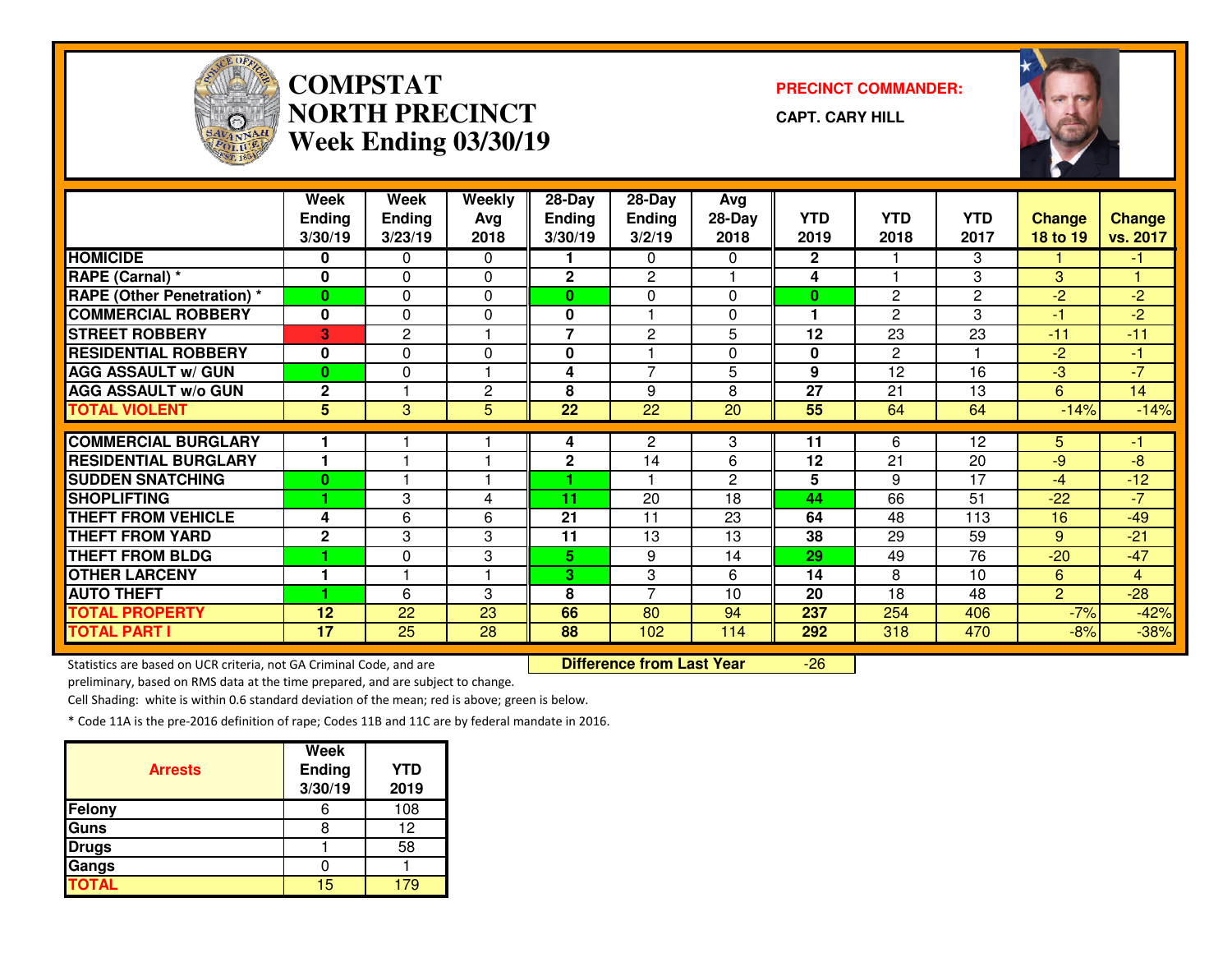

# **COMPSTAT PRECINCT COMMANDER: CENTRAL PRECINCTWeek Ending 03/30/19**

**CAPT. BEN HERRON**



|                                   | Week           | Week           | Weekly         | 28-Day          | 28-Day         | Avg            |              |                 |                 |               |               |
|-----------------------------------|----------------|----------------|----------------|-----------------|----------------|----------------|--------------|-----------------|-----------------|---------------|---------------|
|                                   | <b>Ending</b>  | <b>Ending</b>  | Avg            | <b>Ending</b>   | <b>Ending</b>  | 28-Day         | <b>YTD</b>   | <b>YTD</b>      | <b>YTD</b>      | <b>Change</b> | <b>Change</b> |
|                                   | 3/30/19        | 3/23/19        | 2018           | 3/30/19         | 3/2/19         | 2018           | 2019         | 2018            | 2017            | 18 to 19      | vs. 2017      |
| <b>HOMICIDE</b>                   | 0              | 0              | 0              | 0               |                |                |              | 0               | 0               |               |               |
| RAPE (Carnal) *                   | $\bf{0}$       | $\Omega$       | $\Omega$       | 0               | $\Omega$       |                | $\mathbf{2}$ | 3               | $\overline{2}$  | $-1$          | $\Omega$      |
| <b>RAPE (Other Penetration) *</b> | $\bf{0}$       | $\Omega$       | $\Omega$       | 0               | 0              |                |              | 4               | 4               | -3            | $-3$          |
| <b>COMMERCIAL ROBBERY</b>         | 0              | 0              | 0              | 0               | 2              |                | 1            | $\Omega$        | 5               |               | $-4$          |
| <b>STREET ROBBERY</b>             |                |                |                | 3               | 4              | 5              | 10           | 10              | 12              | $\Omega$      | $-2$          |
| <b>RESIDENTIAL ROBBERY</b>        | 0              | 0              | $\Omega$       | 0               | $\Omega$       |                | 1            |                 |                 | $\mathbf{0}$  | $\Omega$      |
| <b>AGG ASSAULT w/ GUN</b>         |                | 0              | $\overline{c}$ | 3               | 4              | $\overline{7}$ | 20           | 15              | 15              | 5             | 5             |
| <b>AGG ASSAULT w/o GUN</b>        | $\mathbf{2}$   | $\overline{c}$ | $\mathbf{2}$   | 11              | $\overline{4}$ | 7              | 27           | 19              | 13              | 8             | 14            |
| <b>TOTAL VIOLENT</b>              | 4              | 3              | 5              | 17              | 15             | 22             | 63           | 52              | $\overline{52}$ | 21%           | 21%           |
|                                   |                |                |                |                 |                |                |              |                 |                 |               |               |
| <b>COMMERCIAL BURGLARY</b>        | 3              | 3              |                | 10 <sub>1</sub> | 3              | 3              | 13           | 12 <sup>2</sup> | 10              |               | 3             |
| <b>RESIDENTIAL BURGLARY</b>       | 3              | 4              | 4              | 16              | 3              | 15             | 40           | 43              | 57              | -3            | $-17$         |
| <b>SUDDEN SNATCHING</b>           | 0              | 0              | 0              | 0               |                |                | $\mathbf{2}$ | $\overline{2}$  | $\overline{7}$  | $\Omega$      | $-5$          |
| <b>SHOPLIFTING</b>                | $\overline{2}$ | 4              | 4              | 20              | 68             | 17             | 60           | 35              | 60              | 25            | $\mathbf{0}$  |
| <b>THEFT FROM VEHICLE</b>         | $\overline{2}$ | 5              | $\overline{7}$ | 26              | 20             | 26             | 57           | 85              | 113             | $-28$         | $-56$         |
| <b>THEFT FROM YARD</b>            | 5              | $\overline{7}$ | 4              | 18              | 9              | 16             | 46           | 34              | 52              | 12            | $-6$          |
| <b>THEFT FROM BLDG</b>            | 4              | $\mathbf{2}$   | 3              | 13              | 15             | 13             | 33           | 42              | 34              | $-9$          | -1            |
| <b>OTHER LARCENY</b>              | $\overline{2}$ | $\overline{c}$ |                | 8               | $\mathbf{2}$   | 5              | 21           | 5               | 12              | 16            | 9             |
| <b>AUTO THEFT</b>                 |                | 6              | 4              | 15              | 10             | 14             | 38           | 51              | 47              | $-13$         | $-9$          |
| <b>TOTAL PROPERTY</b>             | 22             | 33             | 27             | 126             | 131            | 109            | 310          | 309             | 392             | 0%            | $-21%$        |
| <b>TOTAL PART I</b>               | 26             | 36             | 33             | 143             | 146            | 131            | 373          | 361             | 444             | 3%            | $-16%$        |

Statistics are based on UCR criteria, not GA Criminal Code, and are **Difference from Last Year** 

<sup>12</sup>

preliminary, based on RMS data at the time prepared, and are subject to change.

Cell Shading: white is within 0.6 standard deviation of the mean; red is above; green is below.

| <b>Arrests</b> | <b>Week</b><br><b>Ending</b><br>3/30/19 | <b>YTD</b><br>2019 |
|----------------|-----------------------------------------|--------------------|
| Felony         |                                         | 127                |
| <b>Drugs</b>   |                                         | 60                 |
| Guns           |                                         |                    |
| Gangs          |                                         |                    |
| <b>TOTAL</b>   |                                         | 192                |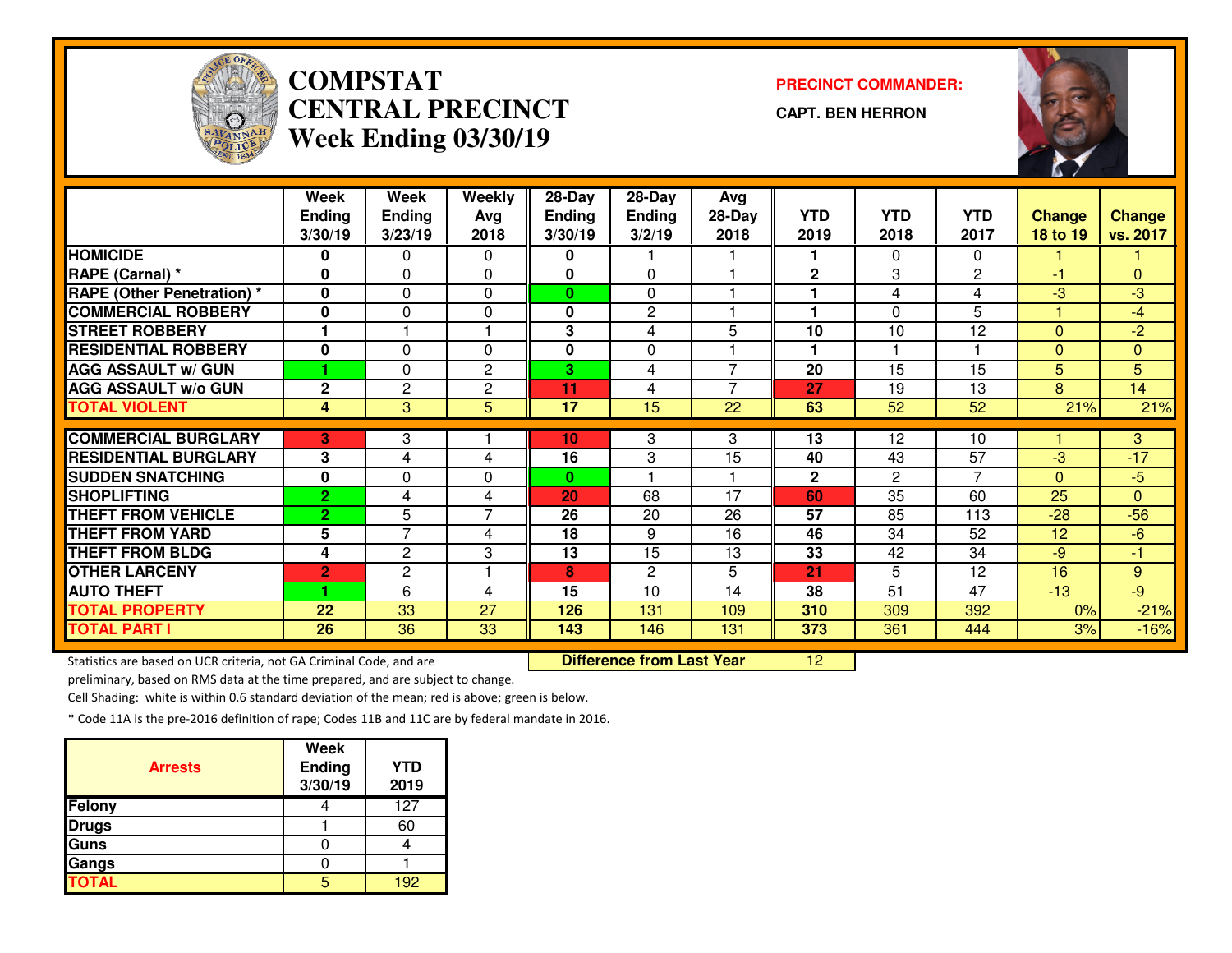

# **COMPSTATSOUTH PRECINCTWeek Ending 03/30/19**

#### **PRECINCT COMMANDER:**

**CAPT. MICHELLE HALFORD**



|                                   | Week<br><b>Ending</b><br>3/30/19 | Week<br><b>Ending</b><br>3/23/19 | Weekly<br>Avg<br>2018 | $28 - Day$<br><b>Ending</b><br>3/30/19 | 28-Day<br><b>Ending</b><br>3/2/19 | Avg<br>$28-Day$<br>2018 | <b>YTD</b><br>2019 | <b>YTD</b><br>2018 | <b>YTD</b><br>2017 | <b>Change</b><br>18 to 19 | <b>Change</b><br>vs. 2017 |
|-----------------------------------|----------------------------------|----------------------------------|-----------------------|----------------------------------------|-----------------------------------|-------------------------|--------------------|--------------------|--------------------|---------------------------|---------------------------|
| <b>HOMICIDE</b>                   | 0                                | 0                                | $\Omega$              | 0                                      |                                   | 0                       | 4                  |                    |                    | 3.                        | 3.                        |
| RAPE (Carnal) *                   | 0                                | 0                                | $\Omega$              | $\mathbf{0}$                           | $\Omega$                          |                         | 1                  | 3                  |                    | $-2$                      | $\Omega$                  |
| <b>RAPE (Other Penetration)</b> * | $\bf{0}$                         | 0                                | 0                     | $\mathbf{0}$                           | 0                                 |                         | $\bf{0}$           | 4                  | $\mathbf{2}$       | $-4$                      | $-2$                      |
| <b>COMMERCIAL ROBBERY</b>         | $\bf{0}$                         | 0                                | 0                     |                                        | $\mathbf{2}$                      |                         | 3                  | 4                  | 10                 | -1                        | $-7$                      |
| <b>STREET ROBBERY</b>             | $\bf{0}$                         | 0                                |                       | $\bf{0}$                               | 6                                 | 3                       | 8                  | 6                  | 5                  | $\overline{2}$            | 3                         |
| <b>RESIDENTIAL ROBBERY</b>        | $\bf{0}$                         | 0                                | $\Omega$              | $\mathbf{0}$                           | $\Omega$                          |                         | 0                  |                    |                    | $-1$                      | $-1$                      |
| <b>AGG ASSAULT w/ GUN</b>         | 1                                |                                  |                       | 6                                      | 4                                 | $\overline{2}$          | 14                 | 2                  | 8                  | 12                        | $6\phantom{1}$            |
| <b>AGG ASSAULT w/o GUN</b>        | 3                                | 4                                |                       | 9                                      | 3                                 | 4                       | 17                 | 10                 | 4                  | 7                         | 13                        |
| <b>TOTAL VIOLENT</b>              | 4                                | 5                                | 3                     | 16                                     | 16                                | 14                      | 47                 | 31                 | $\overline{32}$    | 52%                       | 47%                       |
|                                   |                                  |                                  |                       |                                        |                                   |                         |                    |                    |                    | 7                         |                           |
| <b>COMMERCIAL BURGLARY</b>        | 2                                | 3                                |                       | 8                                      | 4                                 | 5                       | 18                 | 11                 | 10                 |                           | 8                         |
| <b>RESIDENTIAL BURGLARY</b>       |                                  |                                  | 4                     | 5.                                     | 3                                 | 15                      | 12                 | $\overline{57}$    | 46                 | $-45$                     | $-34$                     |
| <b>SUDDEN SNATCHING</b>           | $\bf{0}$                         | 0                                | 0                     | $\bf{0}$                               | $\mathbf{2}$                      |                         | 4                  | 3                  |                    |                           | 3                         |
| <b>SHOPLIFTING</b>                | 22                               | 15                               | 13                    | 58                                     | 59                                | 53                      | 199                | 140                | 184                | 59                        | 15                        |
| <b>THEFT FROM VEHICLE</b>         | 5                                | 5                                | 7                     | 22                                     | 23                                | 28                      | 83                 | 77                 | 91                 | 6                         | $-8$                      |
| <b>THEFT FROM YARD</b>            | $\mathbf{2}$                     | 2                                | 2                     | 7                                      | 6                                 | 8                       | 20                 | 16                 | 23                 | $\overline{4}$            | -3                        |
| <b>THEFT FROM BLDG</b>            | 3                                | 2                                | 3                     | 8                                      | 14                                | 12                      | 40                 | 29                 | 61                 | 11                        | $-21$                     |
| <b>OTHER LARCENY</b>              | $\overline{2}$                   | 0                                |                       | 3                                      | $\overline{2}$                    | $\mathbf{2}$            | 9                  | 7                  | 12                 | $\overline{2}$            | $-3$                      |
| <b>AUTO THEFT</b>                 | 3                                | $\mathbf{2}$                     | 3                     | 12                                     | 11                                | 11                      | 33                 | 36                 | 33                 | $-3$                      | $\overline{0}$            |
| <b>TOTAL PROPERTY</b>             | 40                               | 30                               | 34                    | 123                                    | 124                               | 136                     | 418                | 376                | 461                | 11%                       | $-9%$                     |
| <b>TOTAL PART I</b>               | 44                               | 35                               | 37                    | 139                                    | 140                               | 150                     | 465                | 407                | 493                | 14%                       | $-6%$                     |

Statistics are based on UCR criteria, not GA Criminal Code, and are **Difference from Last Year** 

<sup>58</sup>

preliminary, based on RMS data at the time prepared, and are subject to change.

Cell Shading: white is within 0.6 standard deviation of the mean; red is above; green is below.

| <b>Arrests</b> | <b>Week</b><br>Ending<br>3/30/19 | <b>YTD</b><br>2019 |
|----------------|----------------------------------|--------------------|
| Felony         | 3                                | 48                 |
| <b>Drugs</b>   | 2                                | 27                 |
| Gun            |                                  |                    |
| Gangs          |                                  |                    |
| <b>TOTAL</b>   |                                  |                    |